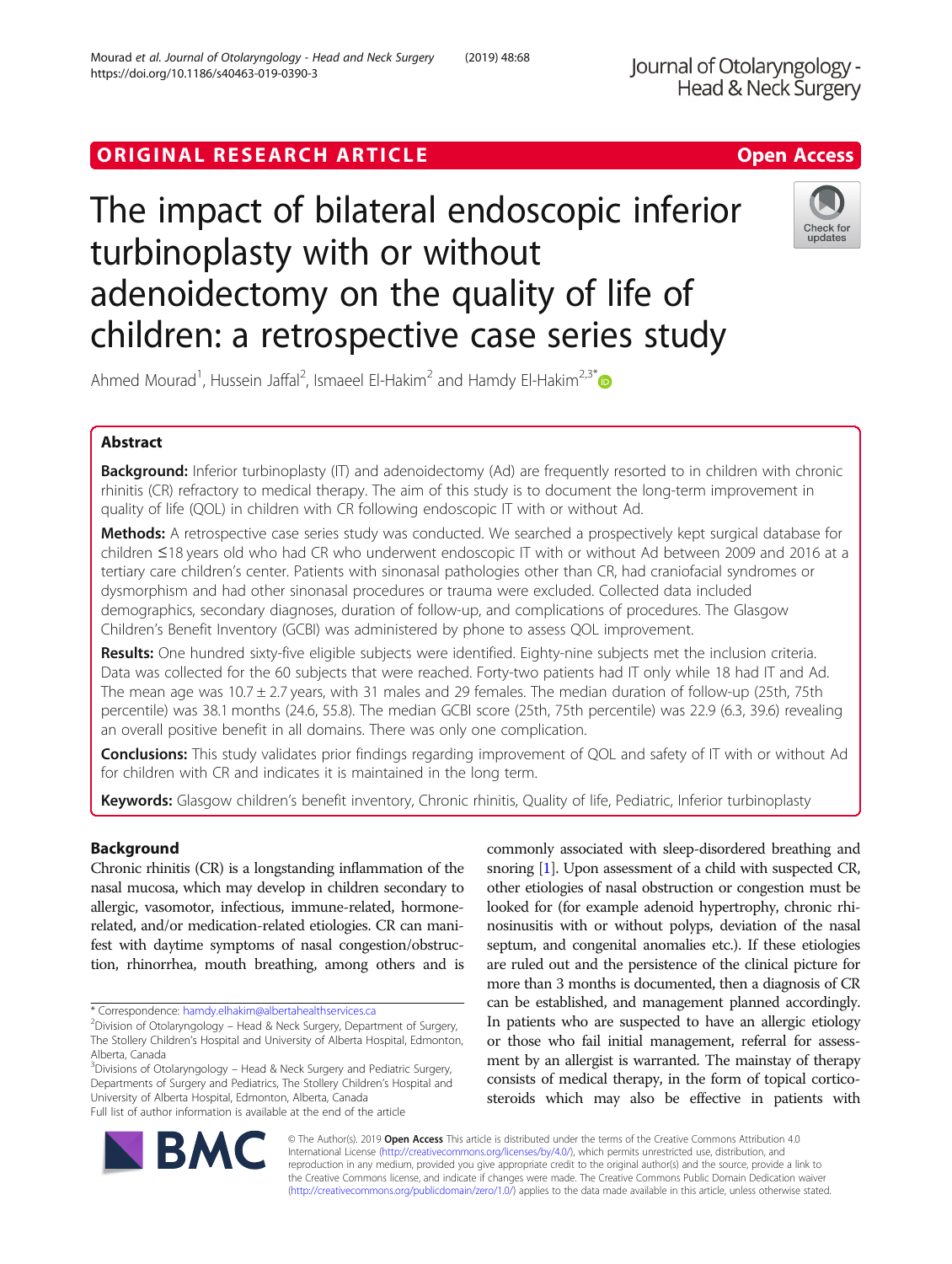concomitant adenoid hypertrophy [[1](#page-5-0), [2\]](#page-5-0). Other medications are often added to enhance the response to therapy. Oral antihistamines and leukotriene antagonists are used especially when an allergic etiology is suspected. When medical therapy fails, adenoidectomy (Ad) is traditionally considered to be the next step especially when the adenoid tissue is significantly enlarged. However, a systematic review questioned the effectiveness of Ad in such a clinical scenario [[3](#page-5-0)]. More recently, with the introduction of mucosa sparing technology and instruments of adequate caliber, surgery of the inferior turbinates found its way to the pediatric practice in the treatment of refractory CR. Several techniques have been described such as total or partial resection, mucosal or submucosal reduction using diathermy and coblation [\[4,](#page-5-0) [5](#page-5-0)]. However, microdebrider-assisted inferior turbinoplasty (IT) with the advantage of better mucosal preservation has been more widely accepted with documented efficiency and safety [[6](#page-5-0)].

Besides the impact on nasal symptoms, CR can affect the quality of life (QOL) of children. Remarkably, a relatively modest number of studies have investigated this end point using validated measures. These instruments included Pediatric and Adolescent Rhinoconjunctivitis Quality of Life Questionnaire (PRQLQ) [[4\]](#page-5-0), Glasgow Children's Benefit Inventory (GCBI) [[5,](#page-5-0) [7](#page-5-0)], and the Sinus and Nasal QOL Survey (SN-5) [[8\]](#page-5-0). Aside from some methodological misgivings and including different etiologies and techniques, these studies have mostly reported short term results.

We previously reported data on the efficacy and QOL improvement following IT with or without Ad in children with CR [\[7\]](#page-5-0) which was in line with others. However, the mean follow-up was only 15.8 months. Therefore, the purpose of the current study is to assess the long-term impact in a different cohort of children.

#### Methods

A retrospective, uncontrolled case study was conducted. A prospective surgical database was used for identifying eligible subjects among patients operated upon by one pediatric otolaryngologist, between July 2009 and November 2015 at a tertiary children's referral center (Stollery Children's Hospital, Edmonton, AB). The study was approved by the Health Ethics Research Board at the University of Alberta (Pro00065273).

Eligible subjects were patients 18 years of age or younger diagnosed with CR (allergic or non-allergic) and who had undergone bilateral endoscopic IT with or without Ad. CR was defined as symptoms of nasal congestion/ obstruction lasting for at least 3 months and associated with nasal mucosal congestion. Consultation with an allergist was requested when an allergic etiology is suspected (itching, sneezing, circumstantial response to allergen exposure, seasonal symptoms, concomitant eczema, asthma, allergic conjunctivitis, family history of atopy) [\[1](#page-5-0)]. Surgical intervention was only offered after failure of a trial of maximal medical therapy which, in our practice, consisted of a compliant use of intranasal steroids for at least 3 months with or without an oral antihistamine or a leukotriene antagonist (where indicated). The included patients had to be followed up for a minimum of 3 months after surgery. Patients were excluded if they had other sinonasal pathologies such as significant septal deviation (more than 50% obstruction on nasal endoscopy) and nasal polyposis, as well as those with symptoms or signs suggestive of recurrent or chronic rhinosinusitis (headaches, facial pain, rhinorrhea, fever, requirement of antibiotics, and purulence on nasal endoscopy). Patients with craniofacial and nasal anomalies, syndromes, or trauma were excluded, as well as those who had immunodeficiency, central nervous system pathology, or other concomitant or prior sinonasal procedures.

We collected the following variables from the surgical database and hospital records (electronic or hard copies): age (in years), sex, secondary diagnoses, duration of follow-up (defined as the period from the surgery till the date the parents were contacted for this study in years), and complications of procedures (defined as these incidents requiring active management or re-admission to hospital). The main outcome measure was the Glasgow Children's Benefit Inventory (GCBI) [\[9](#page-5-0)]. This is a validated QOL instrument which consists of 24 questions designed to retrospectively assess and measure benefit after an intervention in children. The overall scores reflect the change in the quality of life since the questions relate to the domains of emotion, physical health, learning, and vitality. Data from the GCBI was collected and quantified using a scale of − 100 to + 100, ranging from maximum harm to maximum benefit respectively, with a score of 0 indicating no change [\[9](#page-5-0)]. The parents of the included patients were contacted by telephone for up to three attempts to solicit recruitment. Once contact and verbal consent was achieved the parents were mailed a prepaid envelope to return their written consent. Additionally, we proposed an incentive of supporting a charity of their choice with one dollar to enhance the response rate. The GCBI questionnaire was administered directly by phone.

The decision to perform either IT alone or to combine it with Ad was based primarily on the size of adenoid tissue relative to the cross-sectional area of the posterior choanae as judged on nasal endoscopy in addition to the severity of CR [\[7\]](#page-5-0). The severity of CR was estimated based on a previously described grading system [\[10](#page-5-0)]. According to this system, CR is graded based on physical exam assessing for obstruction in the nasal cavities. CR is grade 1 if the is no obstruction (more than 50% compromise in patency) in either nasal cavity, grade 2 if the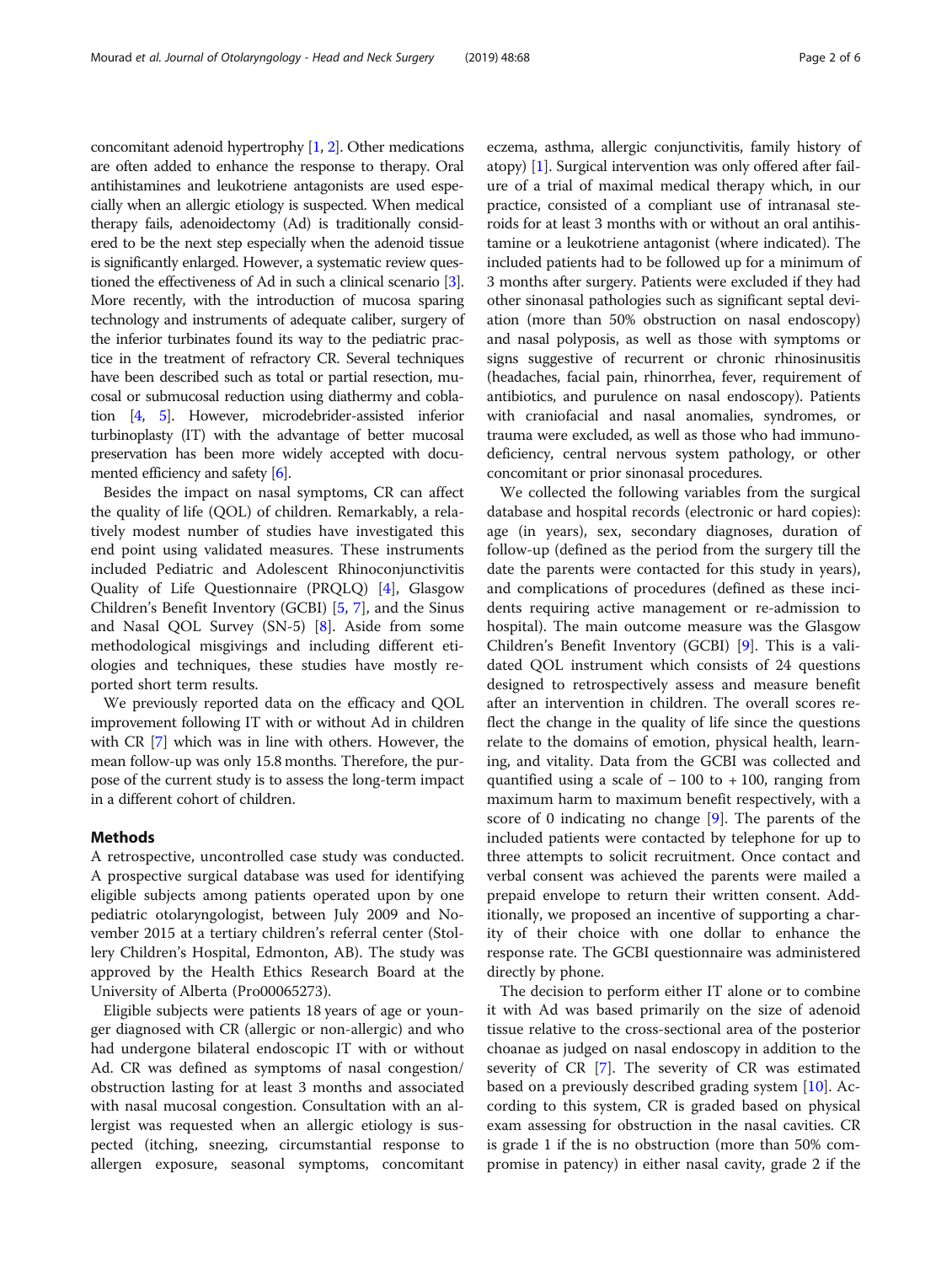obstruction is unilateral, and grade 3 if the obstruction is bilateral. A standard technique was used for IT consisting of submucosal reduction using the microdebrider followed by out-fracturing of the bony concha  $[6]$  $[6]$  $[6]$ . Adenoidectomy was performed using a transoral monopolar diathermy technique [\[11](#page-5-0)].

Descriptive statistics were employed for summarizing the parameters of the patients. The Mann-Whitney signed-rank test was used when comparing medians. Statistical significance was set at  $p < 0.05$ . Box and whisker plots were used to graphically illustrate the results. SigmaStat version 4.0 was used for data analysis (Systat Software, San Jose, CA). The figures and tables were generated using Microsoft Excel and Microsoft Word (Office 365 ProPlus, Microsoft Corporation).

### Results

One hundred sixty-five eligible subjects were identified from the surgical database. Seventy-six subjects were excluded based on the aforementioned criteria. The most common reason for exclusion was a concomitant septoplasty or sinus surgery (22 subjects and 18 subjects, respectively). Among the remaining 89, a total of 60 patients were contacted and their parents consented to participate. Twenty-nine families could not be contacted (Fig. 1).

We enrolled 31 males and 29 females in the study. Forty-two patients had IT only while 18 had IT and Ad. The mean age at the time of surgical intervention was  $10.7 \pm 2.7$  years for all subjects,  $10.7 \pm 2.5$  years for the IT only subgroup, and  $10.9 \pm 3.1$  years for the IT and Ad subgroup. The median (25th, 75th percentile) duration of follow-up was 38.1 months (24.6, 55.8) (Table [1](#page-3-0)). Only one patient had a documented complication (toxic shock syndrome) that was managed with systemic antibiotics and intensive care admission (did not require assisted ventilation or inotropes) and developed no later sequalae. Only four patients had allergic rhinitis. Among the secondary diagnoses, the most common were sleepdisordered breathing  $(n = 13)$ , obesity  $(n = 10)$ , and asthma ( $n = 8$ ). Three patients had concomitant chronic otitis media and two patients had malocclusion. The other diagnoses had one occurrence each (anxiety disorder, Asperger syndrome, history of prematurity, prolonged QT interval, sensorineural hearing loss).

Analysis of the main outcome measure revealed a quality of life benefit in all domains with a median GCBI (25th, 75th percentile) of 22.9 (6.3, 39.6). The median scores for the surgical subgroups of IT only and  $IT + Ad$ were 22.9 (6.3, 41.7) and 24.0 (6.8, 35.4), respectively (Fig. [2\)](#page-3-0) and there was no statistically significant difference between them (Mann-Whitney U Statistic = 369,

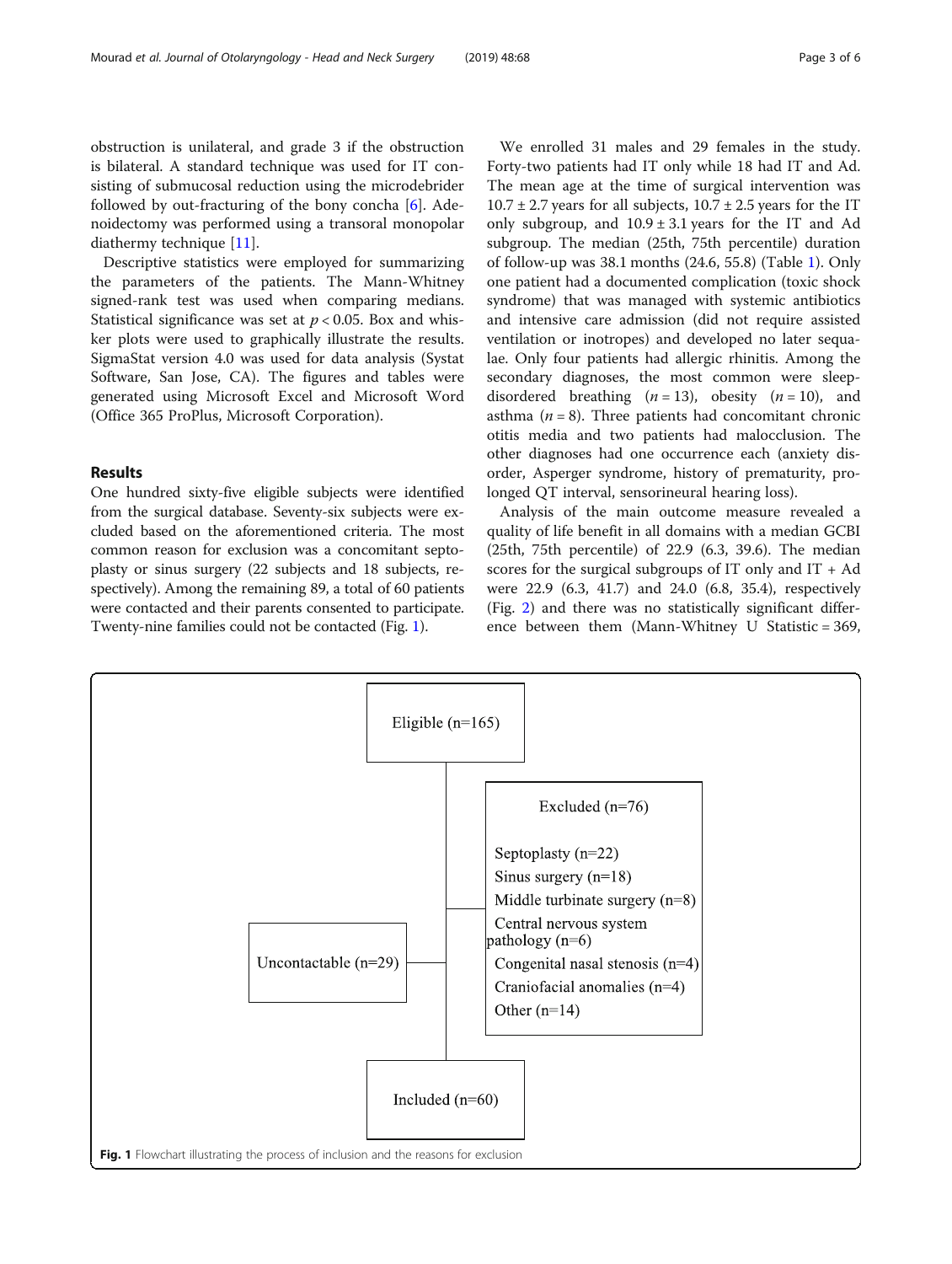|              |    | Age (years)    |              | Follow-up (months)             |               |
|--------------|----|----------------|--------------|--------------------------------|---------------|
|              |    | Mean $\pm$ SD  | Range        | Median (25th, 75th percentile) | Range         |
| All Subjects | 60 | $10.7 \pm 2.7$ | $4 - 15.4$   | 38.1 (24.6, 55.8)              | $8.9 - 94.9$  |
|              | 42 | $10.7 + 2.5$   | $8.8 - 15.4$ | 40.4 (24.6, 55.8)              | $8.9 - 94.9$  |
| $IT + Ad$    | 18 | $10.9 + 3$     | $4 - 14.7$   | 35.4 (17.9, 40)                | $11.3 - 81.7$ |

<span id="page-3-0"></span>Table 1 Age of patients and duration of follow-up

 $p = 0.89$ ). Two patients (3.3%) had a negative outcome (GCBI score =  $-2$ ), five (8.3%) reported no change (GCBI score  $= 0$ ), and 53 (88.3%) had a positive GCBI score. None of the patients had revision surgery.

Additionally, the individual median scores for each of the four QOL domains were calculated. Positive outcomes were noted for all domains, but the most prominent benefit was that of physical health with a median (25th, 75th percentile) of 42.9 (8.9, 62.5) (Fig. [3](#page-4-0)).

Finally, one of the questions in the GCBI questionnaire was the following: "Has your child's operation affected how much medication he/she has needed to take?" The scores of this individual question were extracted and converted to a scale of  $-100$  to  $+100$ . A median (25th, 75th percentile) score of 50 (0, 100) was obtained.

#### **Discussion**

CR is a condition with significant implications on the health and well-being of affected children [\[1\]](#page-5-0). Surgical intervention is warranted in patients who do not respond favorably to medical therapy, with the mainstay being Ad and/or IT. The inclusion of IT in the initial surgical management is based on the questionable effectiveness of Ad [[3\]](#page-5-0).

Our results demonstrated an improvement in QOL after IT with or without Ad. This is in agreement with



the results of prior studies that used validated QOL instruments following inferior turbinate surgery [[4,](#page-5-0) [5,](#page-5-0) [7](#page-5-0), [8](#page-5-0)] (Table [2](#page-4-0)). Simeon et al. studied prospectively the outcomes of coblation IT and showed improvement in nine subjects with allergic rhinitis (excluding those with a history of inferior turbinate surgery, adenoid hypertrophy, deviated nasal septum, and rhinosinusitis) using the Pediatric and Adolescent Rhinoconjunctivitis Quality of Life Questionnaire [\[4](#page-5-0)]. Aside from the small sample size, the follow-up period was relatively short (up to 6 months) and no information about the excluded subjects was provided. Montgomery et al. reported a larger sample ( $n = 47$ ) of children who underwent submucosal diathermy of the inferior turbinates and again excluded those who had a simultaneous Ad [[5\]](#page-5-0). No other exclusion criteria were adopted, and the presence of other confounding diagnoses was not discussed. In that case series 23 patients had a positive radio-allergosorbant test and the follow-up period was longer (ranging from 35 to 75 months). Their median overall GCBI score was 19.5 which is comparable to the current study. In another study, Manzi et al. reported an improvement in the Sinus and Nasal QOL Survey scores in all domains in 43 patients who underwent IT and out-fracturing [\[8](#page-5-0)]. They excluded those who had other nasal procedures including adenoidectomy. Similar to the other aforementioned studies, the presence of other diagnoses that might warrant exclusion of subjects is not clear, in fact the report documented the improvement of sinus infection. In this series, 14 out of 20 patients who underwent allergy testing had positive results (skin testing or IgE blood testing). The follow-up period reported was inconsistent, where 20 patients were only assessed at 1 to 2 months, and twenty-three for 1 to 2 years. The authors reported that the benefit was maintained in the latter group. In agreement with our results, they documented a decrease in the dependence on medical therapy.

The present study supports the previous work by Langille and El-Hakim who used the same methodology [\[7](#page-5-0)]. The main difference is the longer follow up duration (a median of 38.1 months compared to 15.8 months) and the larger sample size (60 vs 46). Long follow up is essential with such chronic conditions with a multitude of possible precipitants and exacerbating factors. Interestingly, the median GCBI score obtained after this longer follow up reflects a possible decrease in the benefit over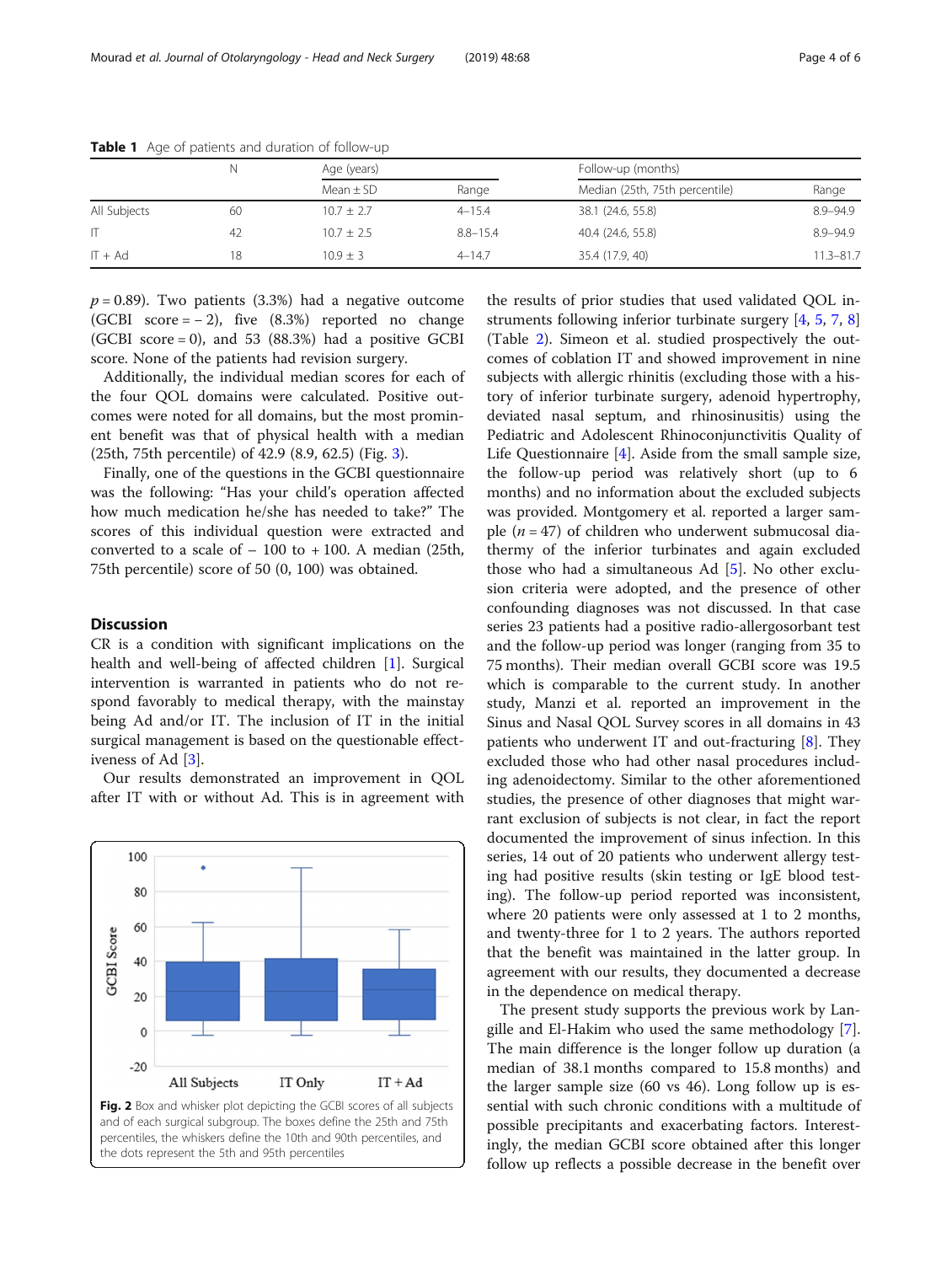<span id="page-4-0"></span>

time (22.9 vs 28.1). It is notable that both studies included hardly any patients with allergic rhinitis compared to the other studies (four in the current study and none in the study by Langille [\[7](#page-5-0)]). This is due to our standard approach to treat allergic rhinitis primarily with medical therapy which, with compliant use, can obviate the need for surgery.

Assessing both Ad and IT may seem out of the context of assessing the effectiveness of turbinate reduction surgery and confounds the impact of the two procedures. We feel this approach is warranted based on the following arguments. Since we accounted for the total cohort after exclusions it can be seen that nearly half of the patients had over 50% obstructive adenoids in addition to moderate enlargement (grade 2 according to the used scale). This means that a substantial proportion of the children presenting with CR may need to be addressed by two rather than one procedure. Also, although evidence is lacking on the effectiveness of Ad only, there is no body of work using a validated grading scale of CR that justifies a threshold for IT and argues for this procedure only in the presence of moderately enlarged adenoids. Lastly, we have been able to replicate our prior work that found similar benefit using IT only and those who had IT and Ad based on our criteria as

evidenced by the lack of significant difference in the median GCBI scores between the surgical subgroups [\[7](#page-5-0)].

From the perspective of morbidity, only one patient developed toxic shock syndrome and our prior reported series documented no complications as well. This is not a complication that is specific to this particular surgery. The etiology was not clear although it may be secondary to packing with NasoPore®, a bioresorbable nasal dressing. We never encountered this complication in our practice despite our frequent use of nasal packing with IT. Further, Manzi et al. reported no adverse events of the technique, our study adds to the evidence on the safety of IT  $[8]$  $[8]$ . Similarly, there were no complications encountered with the other techniques (coblation and submucosal diathermy) [\[4](#page-5-0), [5](#page-5-0)].

The GCBI is a validated scale which has been used to measure the outcomes of various interventions (surgical and non-surgical) in children. It allows insight into the specific domains of QOL: emotion, physical health, learning, and vitality.

One strength of the current study is the strict set of exclusion criteria. In order to best assess the benefit of IT in patients with CR, it is essential to exclude those with sinonasal pathologies other than CR and those who had concomitant septal or sinus procedures. Those

**Table 2** Previous studies on the change in QOL after inferior turbinate surgery using validated instruments

|                     | Design        |    | Intervention         | Follow-up (months) | <b>QOL Measures</b> |
|---------------------|---------------|----|----------------------|--------------------|---------------------|
| Langille 2011 [7]   | Retrospective | 46 | $IT^a + Ad$          | $3 - 38$           | GCBI                |
| Montgomery 2011 [5] | Retrospective | 47 | Submucosal diathermy | $35 - 73$          | <b>GCBI</b>         |
| Simeon 2010 [4]     | Prospective   |    | Coblation reduction  | $-6$               | PRQLQ               |
| Manzi 2017 [8]      | Retrospective | 43 |                      | $ -24$             | $SN-5$              |

GCBI Glasgow Children's Benefit Inventory. PRQLQ Pediatric and Adolescent Rhinoconjunctivitis Quality of Life Questionnaire. SN-5 Sinus and Nasal QOL Survey Microdebrider-assisted submucosal reduction with outfracturing